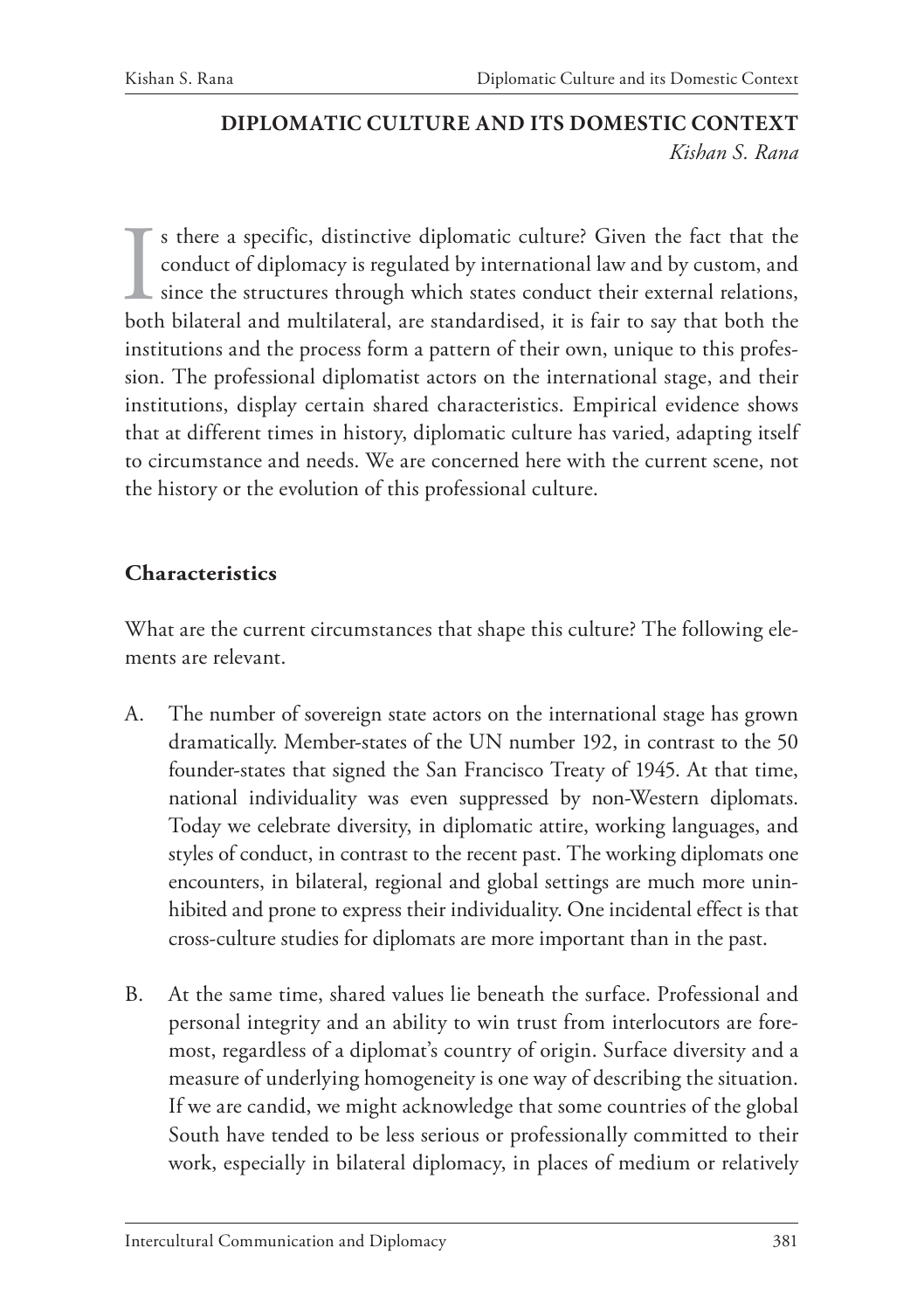low interest to the home country. Some observers might assert that such situations are under evolution and one should not generalise excessively.

- C. The entry of multiple players in international affairs has led to a culture that perforce has to be more open and accessible than before. The activities and relatively autonomous stature of these state and "private" or civil society stakeholders in the diplomatic process has forced relearning of skills for the professional diplomats. In order to distinguish the latter from the "para-diplomats," one is tempted to go back to the old term "diplomatist" to describe the full-time professionals; we should also acknowledge that we have in view mainly the professional "diplomatists."
- D. Regional diplomacy, be it in the shape of the unification process of the European Union or the intensifying dialogue within the Organization of American States or the Association of South East Asian Countries, is producing multiple encounters among diplomats of different regions, as well as, perhaps, some degree of mutual emulation and a kind of "regional" diplomatic style, or at the very least, cross-influences.
- E. In describing diplomatic culture, we need to be aware of a normative element in our narration. We tend to describe an ideal that may exist but imperfectly, in the world of practicing diplomats.

What are the contours of a shared, generalised diplomatic culture? We may broadly distinguish between the culture of individuals and institutional culture. Both are shaped by national characteristics, but beyond their distinctiveness are some common elements typical of both the people and the structures of foreign ministries and their diplomatic services. This paper focuses on the commonalities, while noting also the national context that must be taken into account when we look at particular countries.

- 1. It is a culture that flows from its function, namely, managing external relations in a foreign environment that ranges from the bilateral to regional and global. Ability to handle the cross-cultural interface is central to the professional tasks, as is language and area expertise, besides other functional skills.
- 2. It is a culture of outreach, advocacy, communication and negotiation. These are among the core professional skills. By its very nature, diplomacy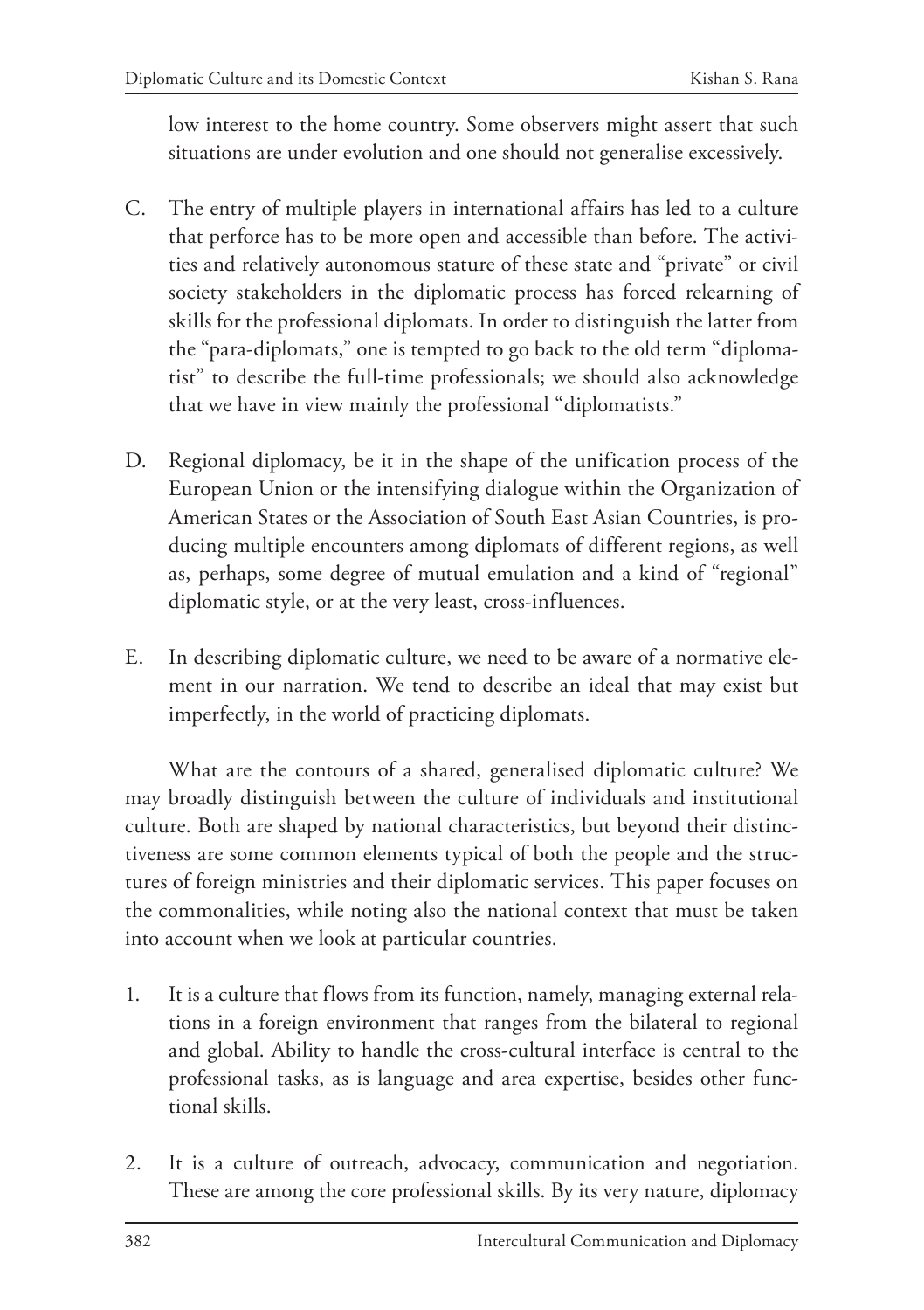is pragmatic, working for the possible, even while ideals and principles may provide a frame of reference. Its focus is on the possible, generally within a spirit of mutual accommodation with foreign partners. This means a focus on compromise, and on pragmatic solutions that bridge differences.

- 3. Our interdependent world is dominated by globalisation, subject complexity (and technicality), plus multi-level dialogue among states, with varied actors, state and private. A central task of diplomacy is to find synthesis and cross-connections between issues, to produce linkage and leverage. This changes the work description of the professional from that of the generalist of the past, to the "generalist-specialist," or someone akin to a systems engineer, who is not the master of each element of the international dialogue, but can find the interconnections between disparate subjects, in pursuit of national interest.
- 4. It is a culture of gradualism, of working slowly towards objectives, mainly focused on incremental results. Each individual participant in the diplomatic process is a cog in a continuum, indebted to predecessors and aware that others will carry forward the dossiers on which he or she has worked.
- 5. Public service reform is widespread, even a national priority in many states. A culture of accountability and user-friendliness is beginning to emerge, though this is a new notion in diplomacy. Foreign ministries in countries as far apart as France, Thailand and the UK are today guided by public management concepts such as good governance, delivery of value and customer satisfaction. Corporate culture norms like ISO 9000 certification are creeping into diplomacy networks.<sup>1</sup> Other countries implement similar approaches through citizen charters.
- 6. Concepts of domestic public diplomacy or public communication are also reshaping this diplomatic culture. This entails two-way dialogue with the publics, and institutionalised dialogue with civil society, based on accepting them as legitimate stakeholders in foreign policy and the diplomatic process. China offers an interesting example of recent conversion to public diplomacy.2
- 7. The diplomatic corps has always acted as a unifying influence on professional diplomats posted abroad, reflecting shared values. A new trend is a heavy focus on bilateral interactions between countries that keep embassy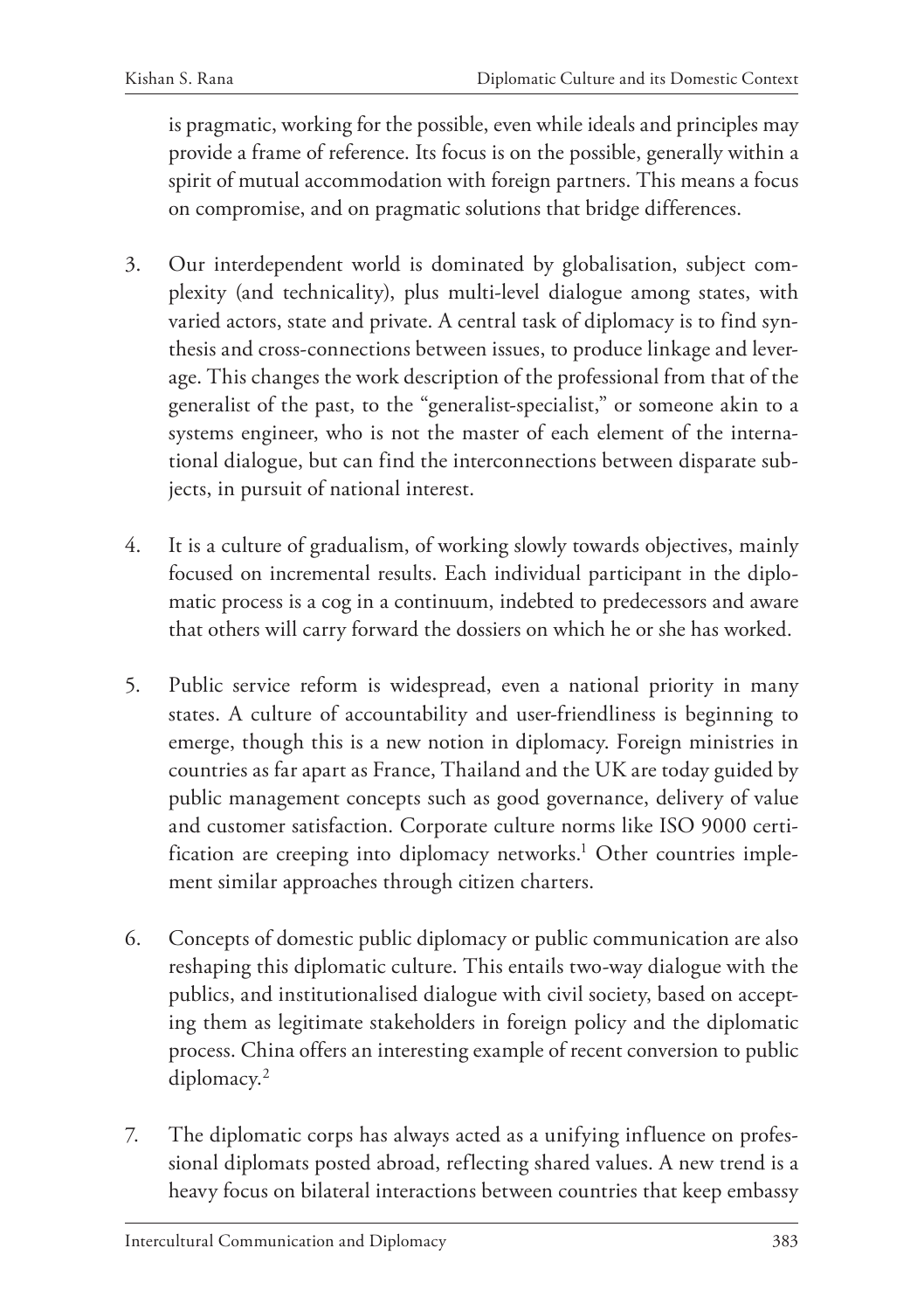personnel pre-occupied; accordingly, social interaction among diplomats is reduced and, when it takes place, all too often it is in a regional framework, in terms of clusters of African, Arab or EU envoys. In the capitals that are home to a large diplomatic community, much of the socialisation takes place in the regional frame. This strengthens the regional values and styles and slightly reduces the cross-connection within the diplomatic corps as an entity.

The above list is illustrative, not exhaustive. Other elements that are distinctive to individual countries should be added to the list as we consider particular states and regions.

### **Domestic Interactions**

Let us consider the way this professional culture interacts with the domestic environment. The first issue this raises is the manner in which diplomats and the foreign ministry apparatus are perceived at home.

In many countries, foreign ministries currently face criticism, even a sizable image deficit. An Asian foreign ministry official that attended a conference held at Wilton Park, UK in January 2003 on the theme "Diplomacy Today" remarked: "Everywhere, diplomatic services feel themselves to be under siege."3 In countries such as Japan and Thailand, where the foreign ministry and its embassies enjoyed a high reputation until the recent past, financial scandal and other lapses uncovered in their domestic media in the last two years have led to a loss of public trust. In Denmark, a TV documentary series titled "Our Expensive Diplomacy" found popular reception in 2002. In India, where the print media has seldom viewed its diplomats with favour, a leading daily carried an editorial page critique titled "The Indian Fossil Service"<sup>4</sup> and some months later the leading economic daily carried a lead editorial blaming foreign ministry officials for the country's low brand equity abroad.<sup>5</sup> An Internet-based poll in July 2004, during the kidnapping of three Indians working in Iraq (at a time when many foreigners had been kidnapped and even killed) showed that 74% of Indians felt that the Indian government had not done enough to ensure release of the hostages.6 One may identify several reasons for such public disenchantment.

First, domestic publics that have progressively become interested in foreign affairs have often found the foreign ministry establishment not responding fast enough to this new development. A quick survey today in different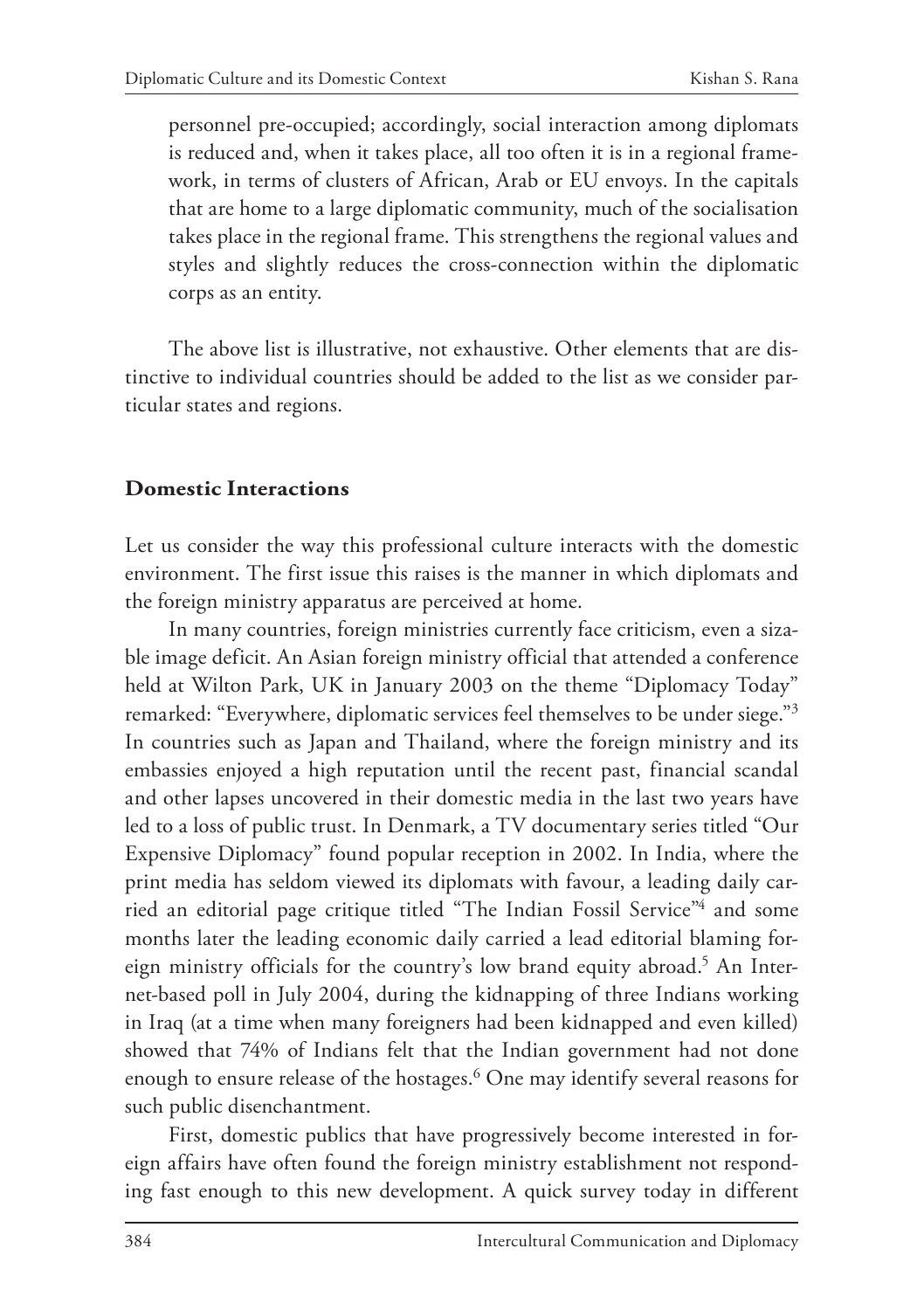capitals would show countries in early stages of implementing their domestic outreach strategies. Inflated expectations may also be behind this loud media criticism of diplomatic services. Second, in some countries the foreign ministry was earlier perceived as exempt from corruption and other wrongdoing, perhaps because it was insulated from extensive public contact. The breaking of the sharp division between domestic and external work has placed the foreign ministry closer into the home context. Expansion in economic diplomacy has also exposed working diplomats to new temptations.7 Third, standards of public accountability and good governance have risen for all agencies of the government, and the foreign ministry is not insulated from this trend. At the same time, public expectations have also risen, led by changes in the manner in which all government ministries are expected to be accountable. Witness, for instance, the new notions of performance targets and "outcomes," pioneered in UK in the late 1980s under the inspiration of Prime Minister Margaret Thatcher,<sup>8</sup> that apply in Australia, France, and New Zealand, among others.9 Fourth, in many countries diplomatic services have often been seen as elites that are too insulated from domestic circumstances. This produces envy among the other branches of public services, and the situation is compounded when the foreign ministry appears to function in isolation, or practices poor coordination with the functional ministries. South Asia has witnessed this over the years, especially India.

The situation described above does not, of course, obtain everywhere. But the loss of insulation from domestic publics or, to put it more positively, the necessity for the foreign ministry to integrate and work more closely with state and non-state actors at home, is part of the wider dimension of the diplomathome interaction. For instance, Canada's Department of Foreign Affairs and International Trade regards the building of better understanding of the country's foreign policy and support for its diplomatic service as a legitimate goal of its internal public diplomacy. Other countries may not say this openly but are motivated by the same calculation. Let us consider this further.

1. The foreign ministry has evolved from its earlier role as the exclusive channel - that is, the "gatekeeper" - to external contacts by other branches of government to the role of coordinator.10 But unlike the earlier situation of external contact monopolisation, the foreign ministry has to *earn* the confidence and the cooperation of these agencies, and that in turn hinges on the extent to which it is perceived by these partners as adding value to their work. This applies with special force to the foreign ministry's dealings with civil society and the full panoply of non-state partners who have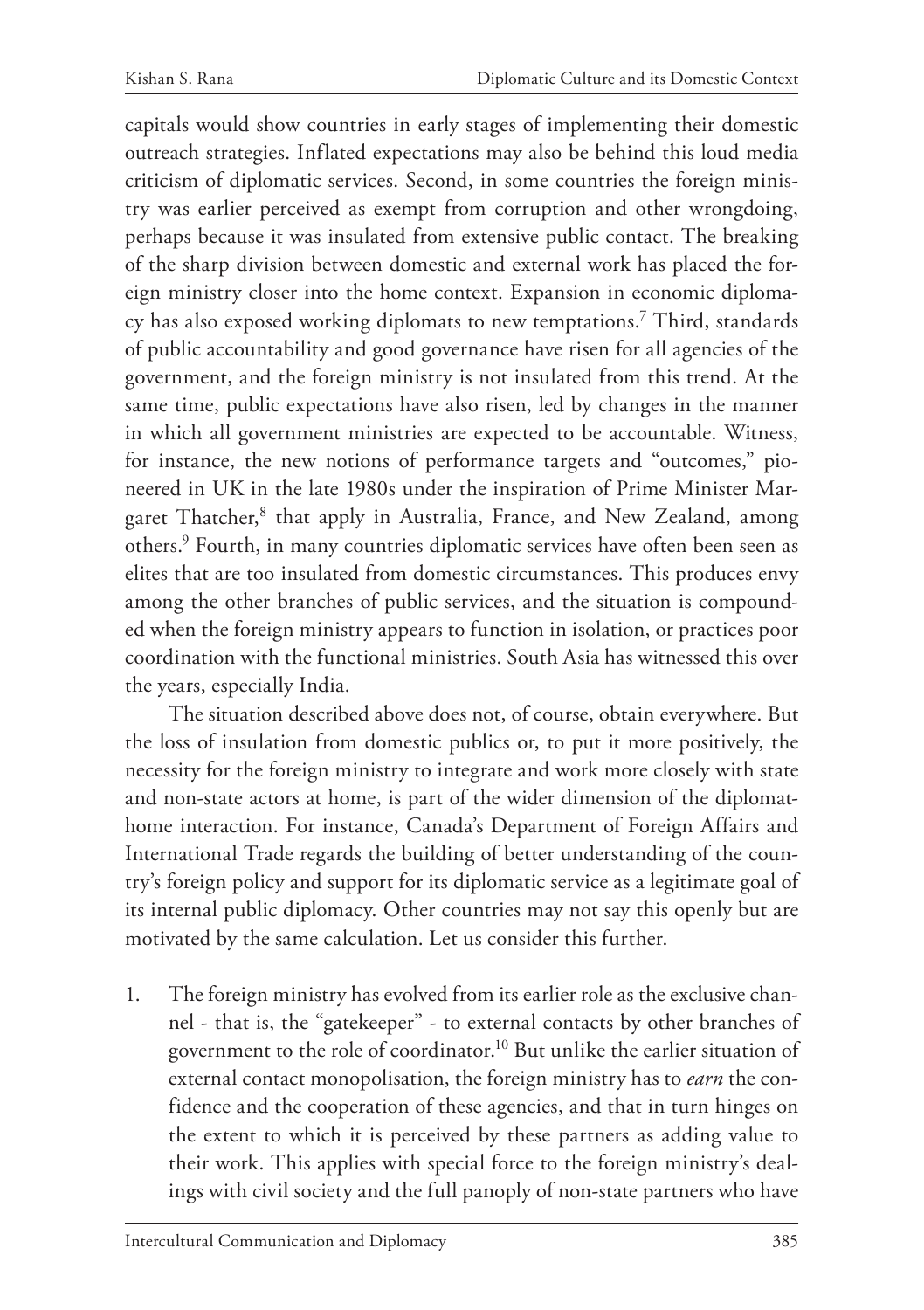to be persuaded to work with the MFA. Success hinges on the foreign ministry's openness and transparency.

The track record of different foreign ministries in implementing openness and gaining domestic trust is uneven. It is interesting that the transition states of East and Central Europe and Central Asia have shown greater flexibility and willingness to communicate with internal stakeholders than a number of the older developing countries of Africa and Asia. This may well be since the post-communist regimes have a more urgent necessity for change, and a keener urge to sweep away the cobwebs of the past. For instance, many of them have sections within the MFA charged with dialogue with domestic and international NGOs and civil society, while in many developing countries this is yet to happen, in part because of reserve in accepting them as partners.

- 2. A more advanced model of internal communication occurs where the MFA has moved from coordination to "networking," as a proactive from of multilevel dialogue with the entire foreign affairs community within the country. On the face of it, communication should come easily to diplomats, since this is one of the core skills of the profession. In the UK, the networking model works well with the Foreign and Commonwealth Office (FCO), not only in dealings with different home partners, but even in the shape of economic diplomacy structures – "Export Britain" and "Invest Britain" that are located in the FCO and jointly managed with another ministerial department, the Board of Trade. Contrast this with the situation of unending turf battle characteristic of the management of economic diplomacy in countries such as India and Thailand. Within the EU we witness more advanced forms of cooperation, mandated by the unification process and the fact that EU affairs are no longer "external," but a kind of hybrid "domestic-external" zone in which all branches of government have equal competence. While the response of each EU MFA is far from uniform, new models of indispensable networking have developed.<sup>11</sup> More study is needed to examine if some of these concepts and methods can be emulated elsewhere.
- 3. The foreign ministry is one agency that has no sectoral agenda of its own, but is a harmoniser of varied, sometimes clashing, functional interests of all the other agencies as they relate to external affairs. The only permanent interest of the MFA is in the advancement of national interests abroad, in their totality. This should give it a "natural" centrality and an honest broker status, in cases of differences between different agencies on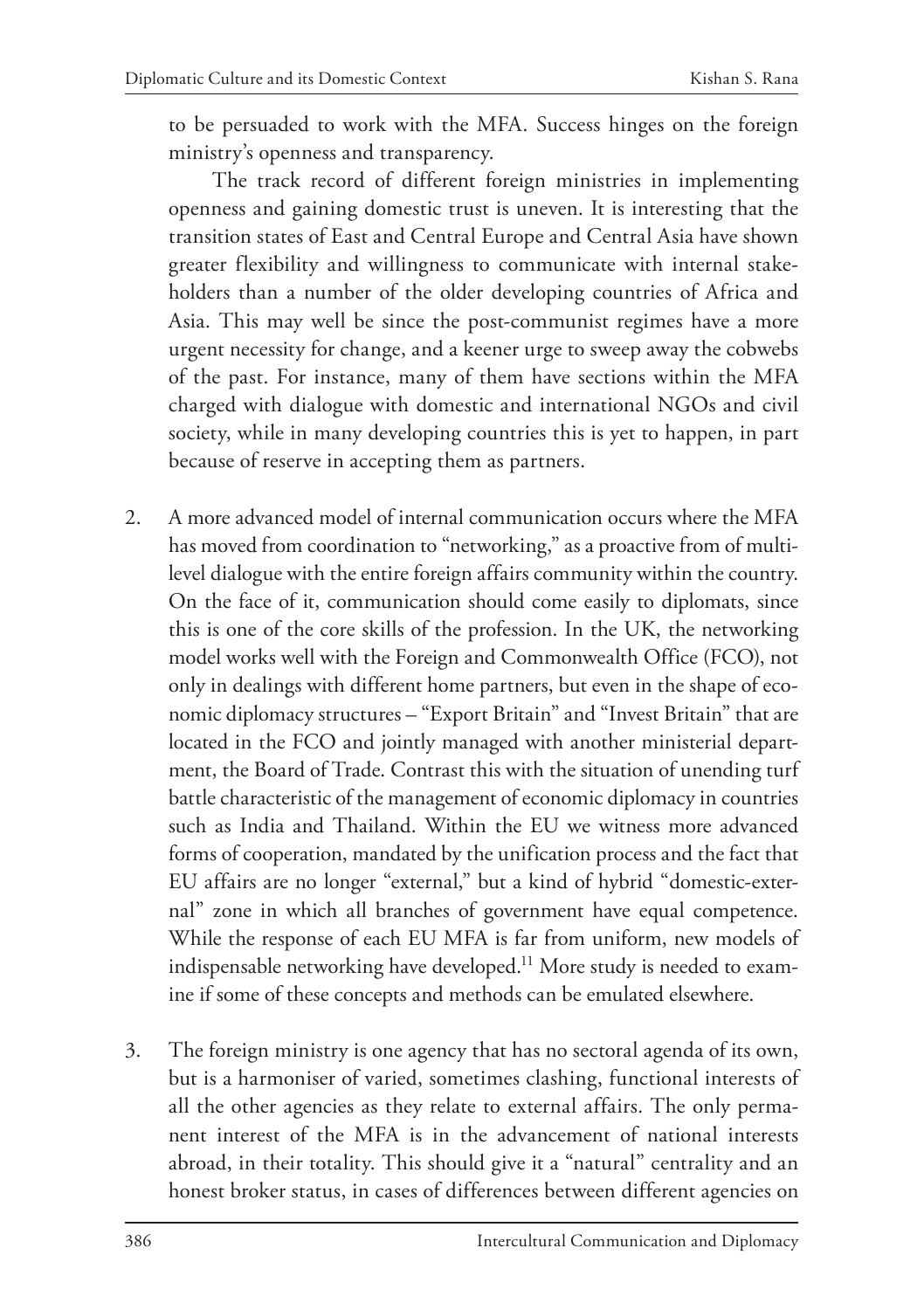the policy or tactics on some foreign issue. For instance, to counter the threat from terrorism, an internal affairs ministry may demand strong visa controls on the entry of foreigners; a tourism ministry concerned with stepping up the inflow of foreign tourists may prefer a more liberal regime. The civil aviation ministry may be more concerned with the profitability of national airlines than an open-skies policy that gives more flights that bring in business visitors and tourists.12 Ideally, the MFA should be able to adjudicate or help harmonise differences. But sometimes the MFA is perceived as excessively interested in good external relations for their own sake, or "soft." During the Falkland War a former British Foreign Secretary accused the Foreign and Commonwealth Office of having forgotten the distinction between diplomacy and foreign policy, and having concentrated too much on the former!

4. MFAs are traditionally attuned to secrecy and "managing" information. The new dictum of openness sits heavily with them, especially those that have a strong history and self-image. While it is customary today to have a unit at the foreign ministry to handle interface with civil society and NGOs, not just in Western ministries but also in the transition states - the latter having shown themselves to be fast learners of the structures and jargon of contemporary diplomacy - that is not the case with many developing countries. India, for instance, does not have a unit to handle civil society dialogue; nor a designated agency for public diplomacy, which is still handled in compartmental fashion by at least three different agencies, with no coordination between them.13 One consequence is that dialogue with academia, business associations and thinktanks has an *ad hoc* and episodic character, dependent on the individual official who is in authority, lacking permanence or institutional force. In some other developing countries, such as the ASEAN member-states, the development of multiform regional cooperation is opening up the work culture of the foreign ministries, and we see the same phenomenon beginning a change process in South Asia.

#### **The Change Process**

Opinions may diverge on whether a distinctive diplomatic culture is a good thing, as seen from the home perspective. The position one takes on this perhaps depends on whether we see the principal attributes of diplomatic culture in positive or negative light. Supporters of diplomatic culture may affirm that it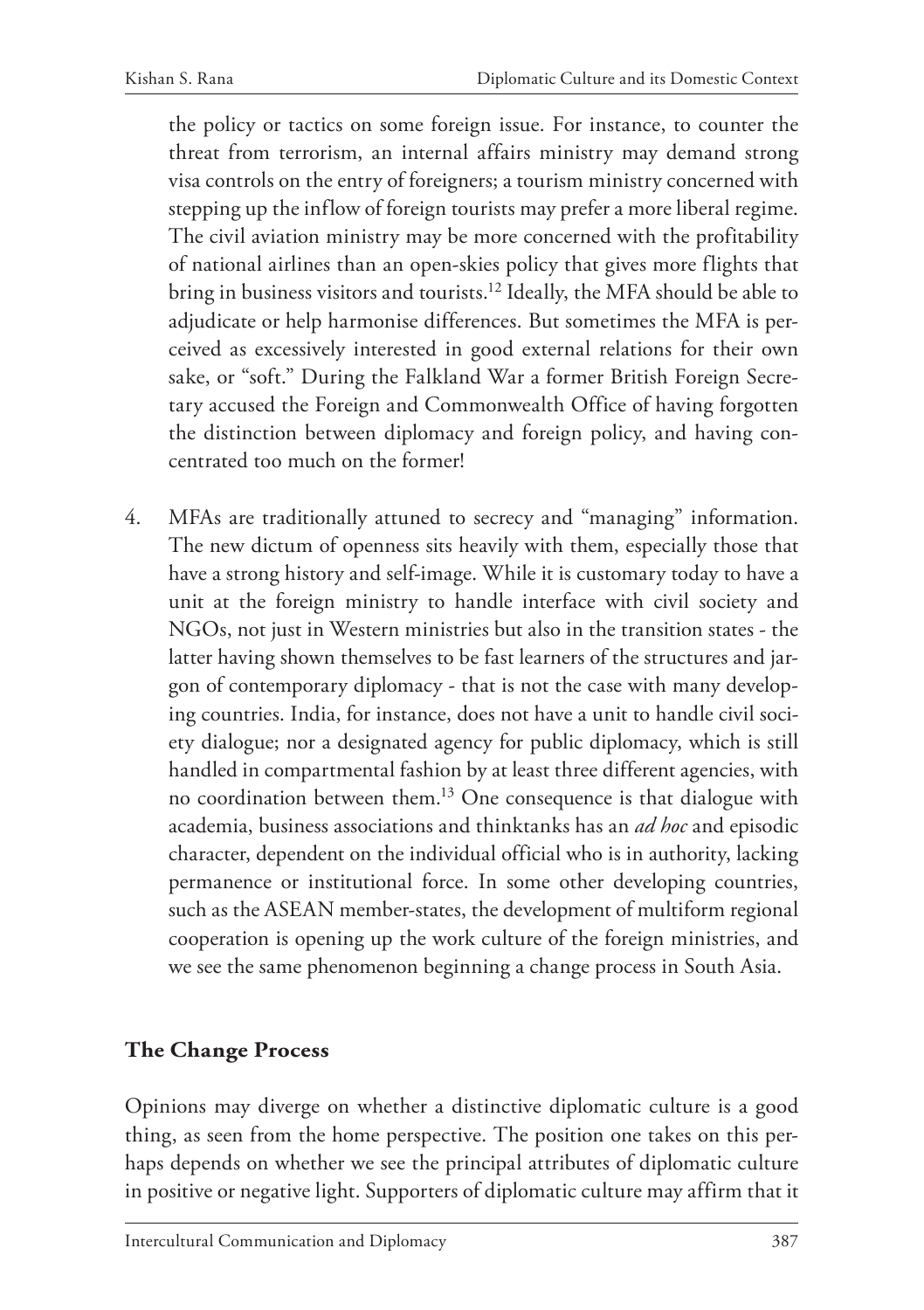is always good to have an agency of government that understands and is responsive to the external environment and, in effect, acts as a translator or intermediary between the home and abroad. Critics of diplomatic culture see the foreign ministry establishment too remote from the real situation within the country, and failing to deliver value for its rather high cost. Further, they may want the foreign ministry establishment to be less concerned with good relations abroad for their own sake, and also not to act as a disseminator of other people's values.<sup>14</sup> Whatever the truth of the matter, clearly diplomatic culture cannot afford to be out of rapport with the domestic context, nor be perceived as providing too much of its "leadership" to unreceptive home agencies.

Underscoring the above is the notion that the MFA is much more equal to the home agencies on foreign affairs than before, and needs to earn their respect, rather than demand it as a matter of right. This involves adaptation of the institutional culture of the diplomatic establishment, especially in the tradition-bound agencies.

One revealing indicator of the way the establishment deals with the publics is the degree of openness that is practiced in relation to the official archives. Democracies recognise the right to information enjoyed by their citizens and usually open up even the most confidential of documentation after about 30 years, when the balance is deemed to tilt from secrecy of inter-government exchanges to historical accountability to the publics. However, many democracies do not practice this, on the false premise that state secrets must be guarded over a much longer term. Such attitudes fly in the face of accountability.15

Training is a key element in helping foreign ministry personnel to relate better to the domestic players. Mid-career training is especially useful, ideally where MFA officials are blended with those in the home establishments, including the armed forces, to stretch and balance the perspectives of all the participants and to learn to integrate foreign and domestic affairs. No less vital is training for ambassadors and senior officials, something that is addressed by just a few countries as yet. These exceptions are Canada, with an obligatory two-week programme that all ambassadors are required to attend before proceeding abroad, regardless of seniority, and China, with a two-month programme that seems in part attuned to language training. India sends two officials each year to the National Defense College for its one-year course for higher leadership, and a similar practice is followed in a fair number of other countries. But this does not substitute for in-house training for senior officials, where new diplomacy techniques, corporate management techniques, and public diplomacy outreach are among the issues addressed, to a blend of MFA and home administration personnel.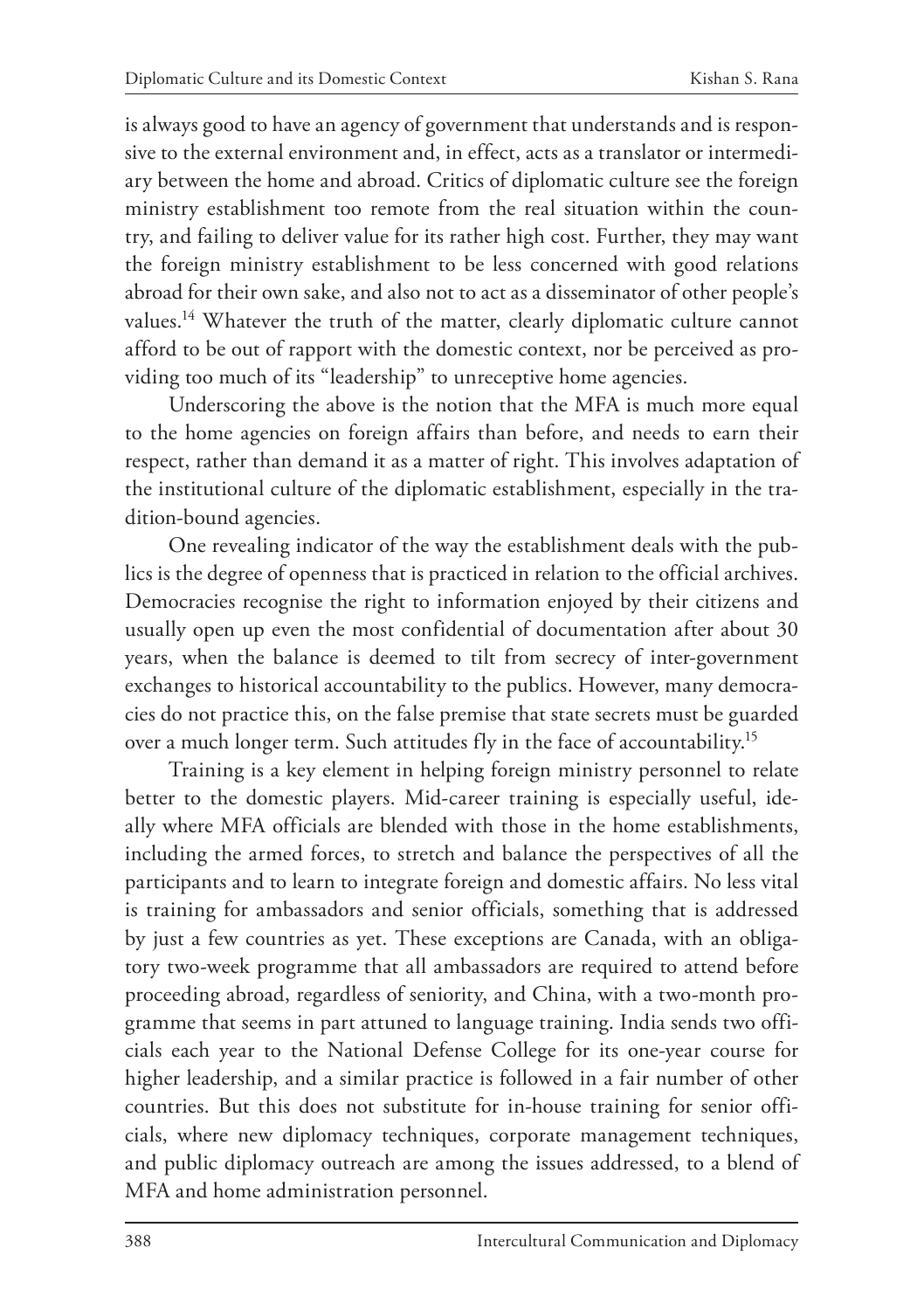The other device is annual or periodic meetings of envoys, ideally held in the home capital. An increasing number of countries are adopting this practice, expensive as it is, as an essential way of integrating the diplomatic process more closely with the home country objectives and hierarchy systems. Within the past decade, China and Germany are two instances of states that hold annual conferences of all their ambassadors. (The other alternative, regional gatherings of envoys held in a foreign capital, usually coinciding with a foreign tour by the president or foreign minister, are a very poor cousin, missing the home establishment dimension.) Smaller countries, such as Namibia, hold *ad hoc* gatherings, again aimed at improved integration of the external and the home public service process.

A more sustained way of integration is an exchange of personnel between home and diplomatic services. In Western countries this is standard practice. In developing and transition states, the application is limited, often inhibited by the "trade union instincts" of the diplomatic service. One can point to a number of MFAs in these states where officials of other home services are not accepted as yet, or where some small openings have been made, but considerable resistance remains. It is forgotten that a "closed-shop" foreign ministry conveys images of aloofness and elitism that it can ill-afford.

Diplomatic culture remains a distinctive entity, in comparison with the national or civil service culture of most countries. Commonalities among all diplomatic establishments persist, but are less of a unifying force than before. The subject deserves closer empirical study, looking to different regions and continents.

### **Endnotes**

- 1 France has obtained ISO 9000 certification for its economic services, and Thailand for its consular services. Other countries have likely already done the same or are considering this.
- 2 In March 2004, the Chinese Foreign Ministry announced that it was setting up a new division for public diplomacy, mainly for communication with home publics. Its website draws a large volume of comment from citizens, and this website operates several discussion fora for members of the public to voice their opinion on foreign policy issues.
- 3 Informal conversation with the author, November 2003.
- 4 *Indian Express*, June 2003.
- 5 *The Economic Times*, November 2003.
- 6 *Times of India*, July 31, 2004.
- 7 Kishan Rana, *The 21st Century Ambassador: Plenipotentiary to Chief Executive*  (Malta: DiploBooks, 2004), 180.